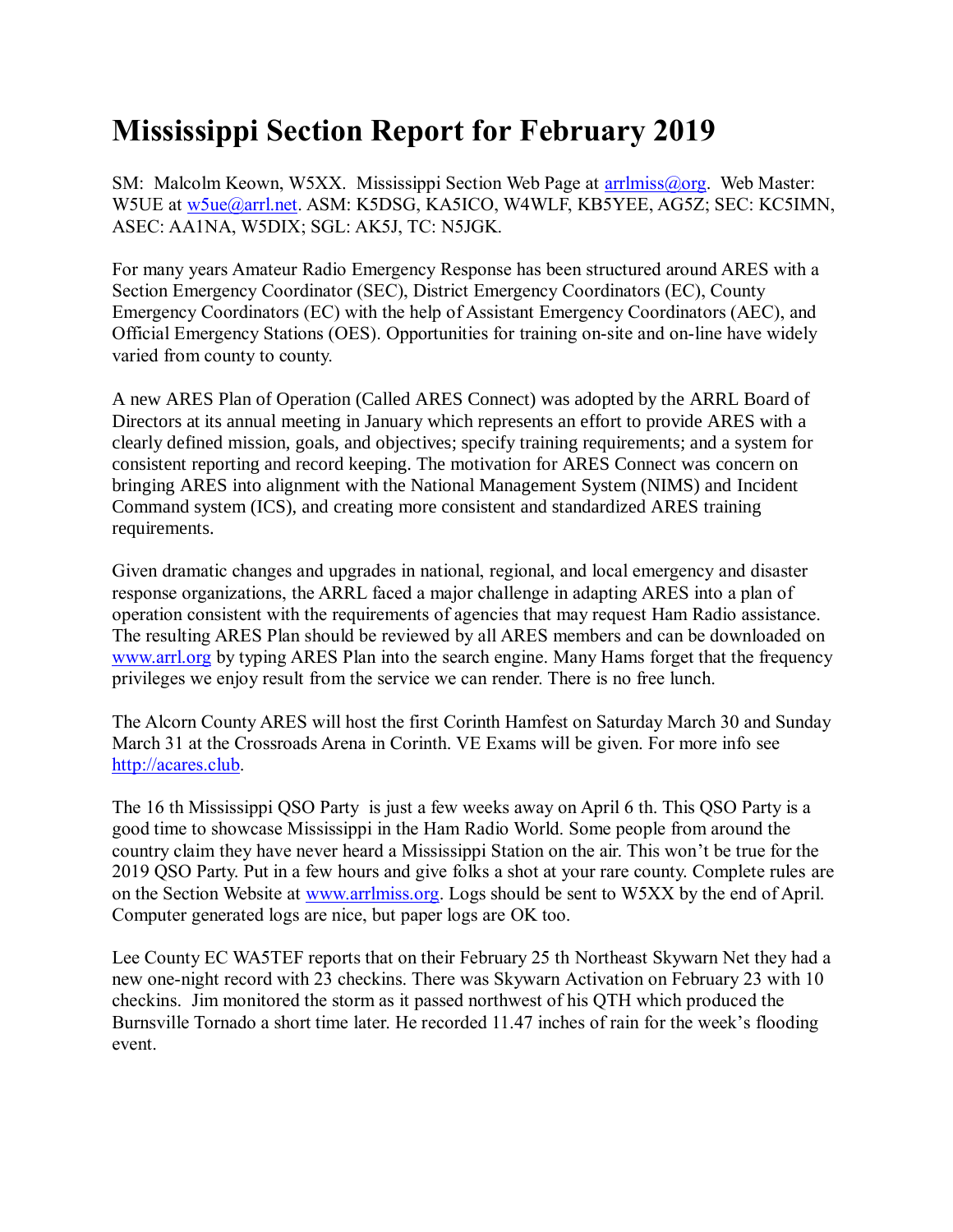Itawamba County EC KE5BSB advises that they opened their Skywarn Net on February 23 due to tornado watches and warnings and flooding. Storm Events happened all around Itawamba County, but no life-threating or major damage occurred in the immediate area.

Activities Chairman KG5YEE notes that the 40 th annual Run Through History was held on March 2. This is a 10K run/5K walk through the rolling hills of the Vicksburg National Military Park. The Vicksburg ARC has handled communications for this event since it first started forty years ago. The operators participating in the race this year were: W5WAF, N5KWT, KD5DHR, KC5VTN, AF5OQ, KC5IBO, WB5WBF, KI5DLV, N5JGK, W5XX, KG5OVR, K5VXV, KG5YEE, And W5VMS.

With the Rise and Shine Marathon approaching on April 6 th, Forrest County EC KF7DLW is looking forward to meeting with the event coordinator to finalize some facts and station assignments for volunteers. Justin reports that he had a great volunteer sign up with 23 operators, who are planning on participating in handling communications. He still needs about 8 operators and maybe a few standby operators as people may have something come up and will not be able to help.

Net Manager KG5WJM reports that Jasper County has two new hams: KI5DBT and KI5DBV. Roger hopes to get the Bay Springs Repeater on the air by mid-March.

The listing of known VE Exams in Mississippi for the remainder of 2019 has been posted on the Section Website at [www.arrlmiss.org.](http://www.arrlmiss.org/) Also, an updated list of ARRL Section Appointees has been updated and is on the website.

Congratulations to the following on their upgrades in February: KI5CSX, Casey – Starkville; KG5EHK, Danny – Tupelo; N5EIC, Lawrence – Belden; KF5HWG, Billy – Pearl; KE5LWY, Terry – Belmont; KG5THA, James – Canton; KG5UNF, Dustin – Clinton; KG5UYK, Anthony – Booneville; KF5VPD, Edwin – Madison; and KG5YEL, Earnest – Jackson.

Also, congratulations to DeSoto County EC KF5WVJ on completing all seven FEMA Courses in the Professional Development Series required for ARES Connect Level 3.

Welcome to the following new Hams in Mississippi in February: KI5DBT, James - Bay Springs; KI5DBU, Hannah – Pearl; KI5DBV, Robert – Pearl; KI5DBW, Andria – Brooksville; KI5DBX, Carroll – Brooksville; KI5DCJ, Terrell – Horn Lake; KI5DCN, Cris – Picayune; KI5DEJ, David Starkville; KI5DEK, Megan – Starkville; KI5DEL, Noel – Golden; KI5DEM, Craig, Potts Camp; KI5DEN, Steven – Dennis; KI5DEQ, Eddie - Diamondhead; KI5DER, Joseph – Ocean Springs; KI5DES, Timothy – Moss Point; KI5DET, Andrew – Hattiesburg; KI5DIU, Theodore - Greenwood; KI5DKT, Michael – Brandon; KI5DKU, David Brandon; KI5DLC, Regan – Olive Branch; KI5DLD, Michael – Southaven; KI5DLE, Bryce – Horn Lake; KI5DLT, Michael – Vicksburg; and KI5DLV, Wendy – Vicksburg.

Also, welcome to the following new ARRL Members in February: KF5AGU, John – Fulton; K5AJB, Allen – Ocean Springs, N5BLY, Charles – Pass Christian; W5BUY, William – Summit; W5ECT, Charles – Pass Christian; KA0IBF, Carl - Gulfport; KG5JAW, Brook – Brandon;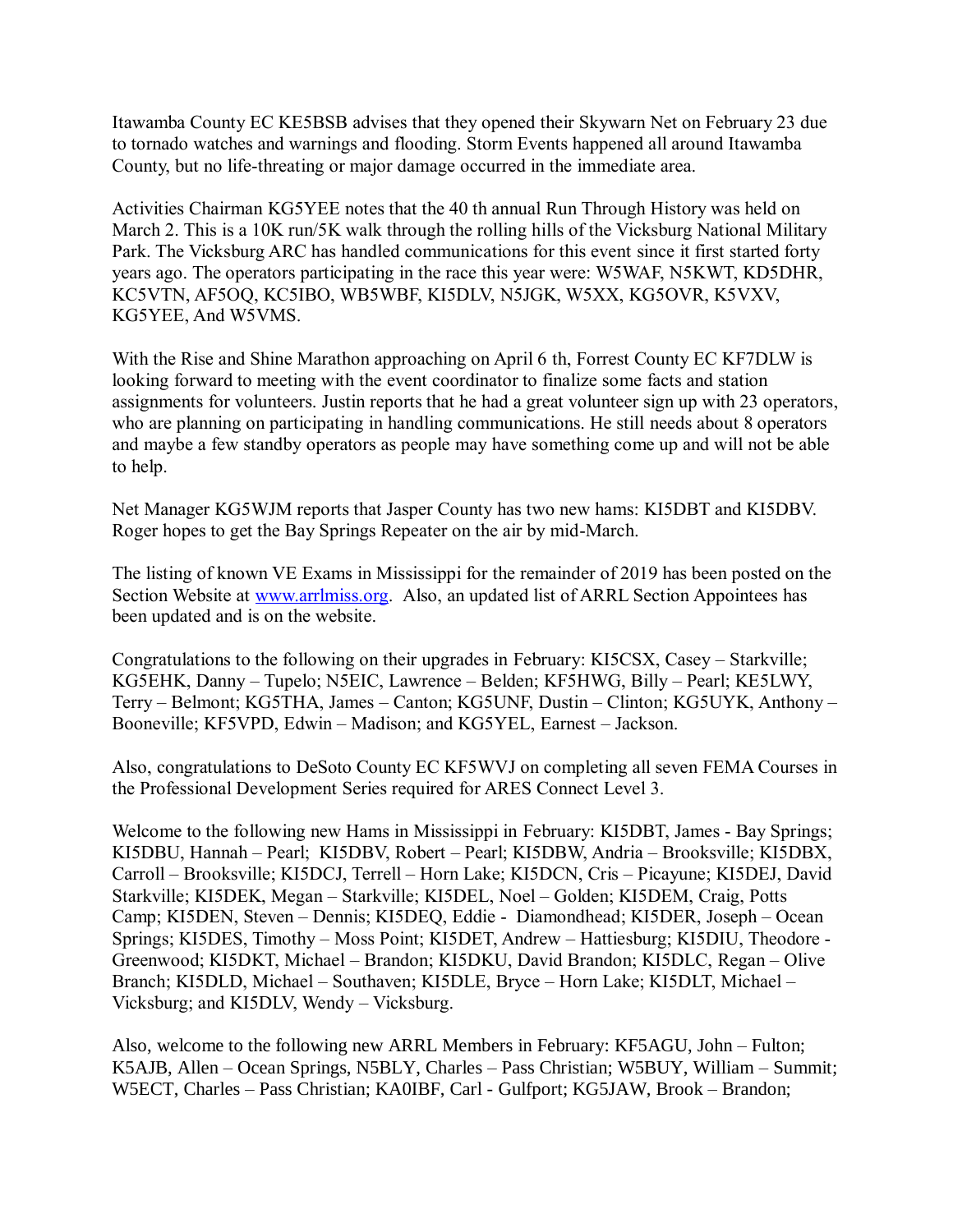K5JBG, James – Southaven; N5LFA, Steven – Potts Camp; K2OWK, Barry – Tupelo; KG5PLH, Wendell – Hattiesburg; KG5SEN, John – Aberdeen; KF5TEX, Jeff – Hattiesburg; N5TF, Terry - Biloxi; N5UK, Gilbert – Kiln; KG5UYK, Anthony – Booneville; KE5ZOP, David Gulfport. As of February 28, ARRL Membership in Mississippi was 991. Up 7 from last month. GREAT!

Also welcome to KG5IVL as AEC for Lee County.

SEC/DEC Reports for February 2019: KC5IMN (SEC), KC5IIW (EC MS), AF5PO (NE MS), N5ZNT (SW MS), and KB0ZTX (NW MS).

EC Reports for February 2019: KE5BSB (Itawamba), WB5CON (Alcorn), KF7DLW (Forrest), AE5FK (Walthall), AG5GN (Lamar), KA5ICO (Chickasaw), KC5IIW (Scott), KF5IMA (Lafayette), N5KDA (Adams), AD5KJ (Franklin), NS5M (Washington), KC5NDU (AEC)(Yalobusha), AF5NG (Marion), AF5PO (Tishomingo), AE5SK (AEC)(Copiah, Hinds, Madison, Rankin) , AA5SG (Jones/Wayne), KB5SZJ (Lauderdale), WA5TEF (Lee), KF5WVJ (DeSoto), W4WLF (Harrison), KB5ZEA (Attala), N5ZNT (Lincoln/Wilkinson), and KB0ZTX (Marshall).

Club Newsletter/Reports (Editor): the Meridian ARC Spark Gap (W5MAV) and the Chickasaw ARA Newsletter (KE5RHM).

Regret to report the passing of W5ILR of Biloxi, who recently moved to the Kansas Soldiers Home in Fort Dodge, Kansas, where he passed. Allan maintained a Digipeater on the Coast for many years.

HF Net Reports - sessions/QNI/QTC (Net Manager)

Hattiesburg ARC 10M Net 5/50/0 (KD5XG)

K5TAL - American Legion 80M Net 4/56/0 (KA5DON)

Magnolia Section Net 28/1116/13 (KA5ICO)

MS Baptist Hams Net 4/19/0 (WF5F)

MSPN 28/2243/33 (W5JGW)

VHF Net Reports - sessions/QNI/QTC (Net Manager)

Adams County ARES 4/59/0 (N5KDA)

Alcorn County ARES Net 4/59/0 (WB5CON)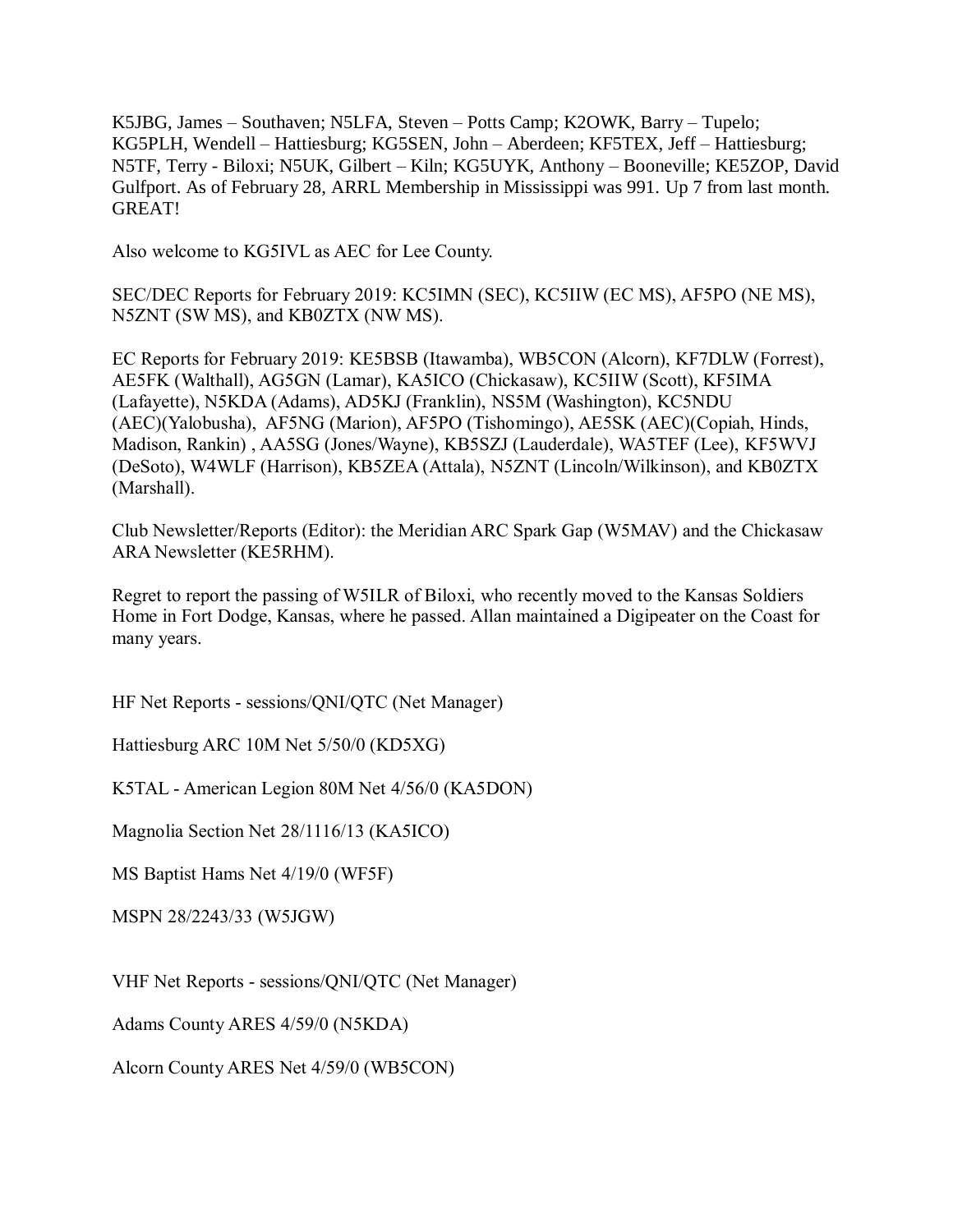Attala County ARES 1/10/0 (KB5ZEA) Two Skywarn Activations Booneville and Prentiss Co Net 4/59/0 (WX5N)

Capital Area Emergency Net 4/53/0 (K5XU)

DeSoto County Training and Information Net 4/104/0 (KF5WVJ) Two Skywarn Activations

Forrest/Perry Counties ARES 2/24/0 (KF7DLW)

Hattiesburg ARC 2M Net 5/83/10 (KD5XG)

Hattiesburg 2M Simplex Net 1/10/0 (KD5XG)

Itawamba County ARES 4/20/0 (KE5BSB) One Skywarn Activation

Jackson ARC Emergency Net 3/17/0 (K5XU)

Jasper County ARES 4/31/1 (KG5WJM)

Jones/Wayne ARES Net 4/76/0 (AA5SG)

K5TAL – American Legion 2M Net 4/21/0 (KA5DON)

Lamar County ARES Net 2/29/0 (AG5GN)

Lowndes County ARC Net 4/37/0 (KF5AZ)

Marion County ARES Net 4/29/0 (AF5NG)

Madison County ARES 4/36/0 (W5DIX)

Marshall County ARES – meets with Desoto County – (KB0ZTX)

Mississippi Coast ARES, Weather, and Tech Net 4/71/0 (W4WLF and K5CRJ)

Meridian Area Emergency Net 4/42/0 (KB5SZJ and KF5ETN)

Metro Jackson ARES Net 2/14/0 (AE5SK)

MSU ARC 4/91/1 (N5OMK)

Northeast Mississippi Skywarn 4/75/0 (WA5TEF) One Skywarn Activation

Olive Branch ARC 3/29/0 (K5OLV)

Scott County ARES Training Net 4/36/0 (KC5IIW)